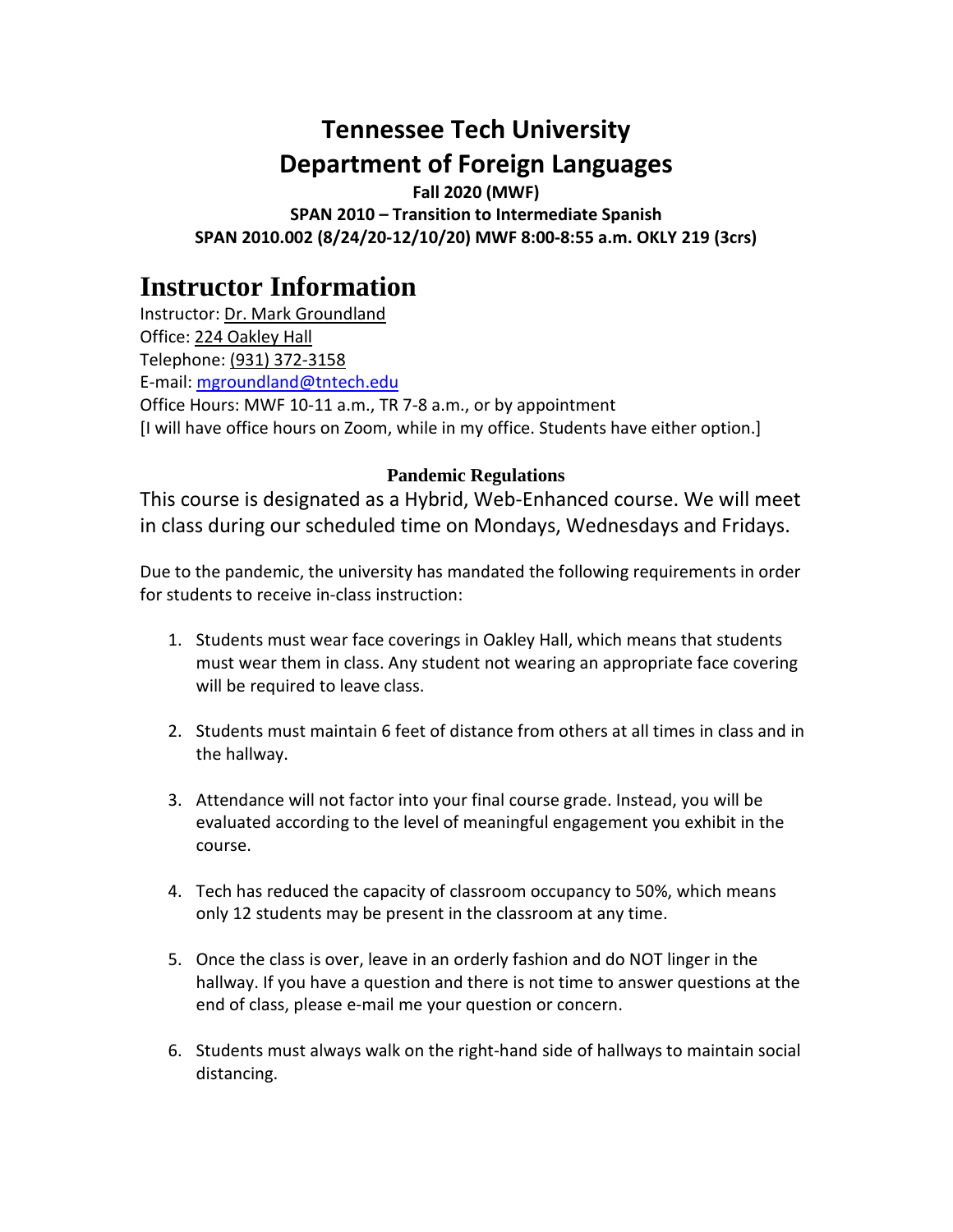- 7. Although students are allowed access to Oakley Hall's Euro-Café (OKLY 217), the room's capacity is severely limited. Therefore, it is requested that students arrive as close to the beginning of class as possible to avoid lingering within the building as they wait for their courses to begin.
- 8. A student displaying any symptoms of COVID-19 is expected to self-quarantine immediately, in an off-campus residence if possible, and call Health Services at 931-372-3320 to arrange for medical care and/or COVID-19 testing or to seek medical care and/or COVID-19 testing off campus.
- 9. A student awaiting the results of a COVID-19 test will be required to selfquarantine, in an off-campus residence if possible, until the results are reported.
- 10. Students who test positive for COVID-19 must remain in quarantine, in an off-campus residence if possible, until Health Services releases the student to return to class.
- 11. Students will direct all requests for excuses for class absences related to COVID-19, regardless of where the COVID-19 testing is performed, to Health Services.
- 12. Based on Health Services' recommendations, Student Affairs will provide notifications to faculty members of student absences and the expected length of the absence. No health related information may be released in this notice.

# **Course Information**

# **Prerequisites**

SPAN 1020 or an equivalent is the prerequisite for SPAN 2010.

Required Texts

- Blanco, José A. and Philip R. Donley. *Vistas: Introducción a la lengua española*. 6th ed. Boston: Vista Higher Learning, 2020.
- Online Maestro WEB-SAM account that accompanies Vistas (6<sup>th</sup> edition). The passcodes are included if you buy the text NEW. If you buy the text USED, your passcodes for WEBSAM are sold separately in the bookstore. You may also purchase access to WEB-SAM online by going to [Online Store.](http://vistahigherlearning.com/store/tntech.htm/)

# Also Required

Three-ring notebook for 81/2 by 11" paper size in which all papers are to be kept in chronological order, with six divisions labeled:

• Apuntes (notes) y Ejercicios en clase: This section is for notes written in and outside of class and for exercises done in class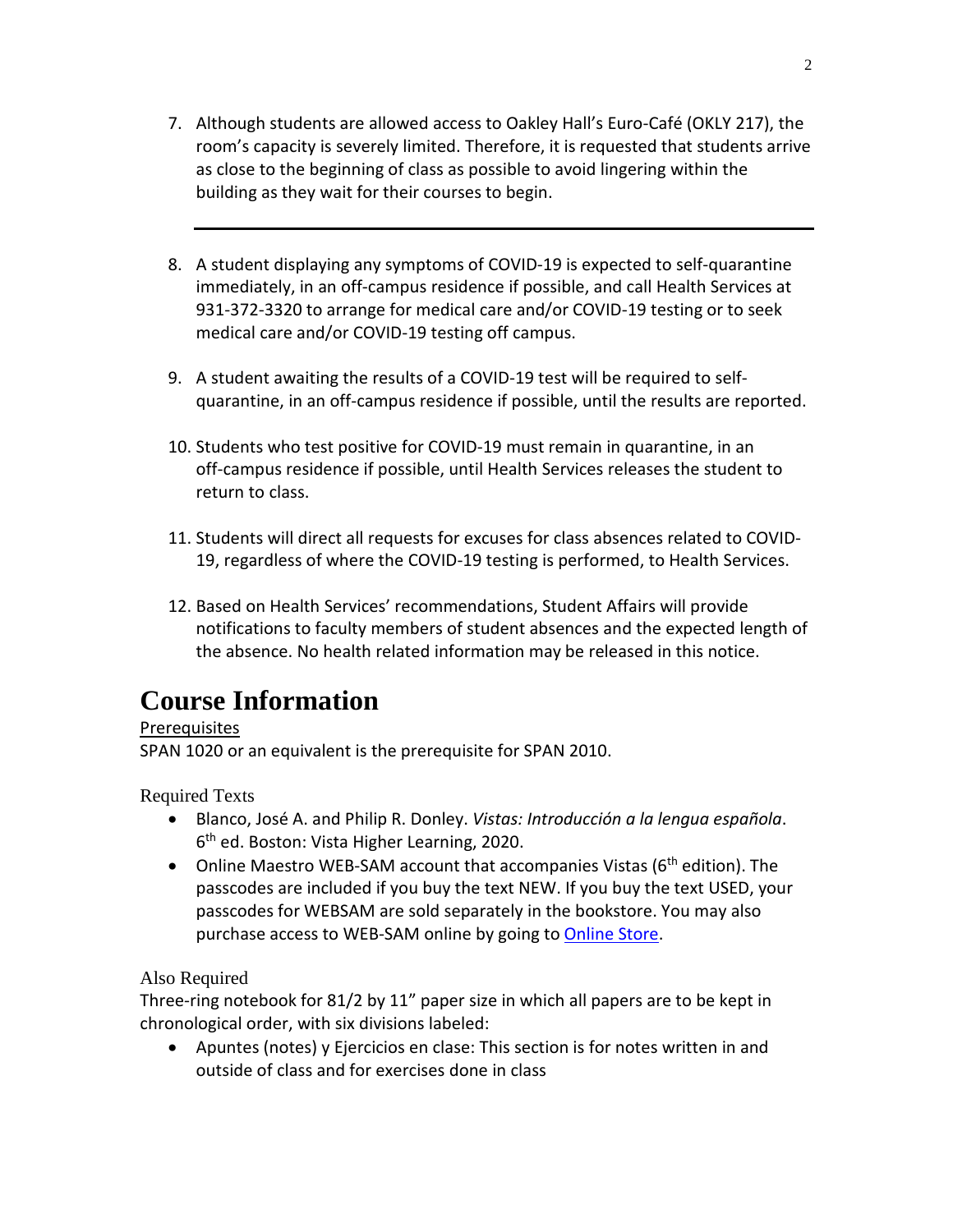- Hojas de la clase (Papers from class): This section is for extra papers distributed by your professor in class.
- Cultura (Culture): This section is for notes taken in and outside of class on different cultural elements of the Hispanic World as well as your own comparisons of them to North American culture.
- Exámenes (Exams): All of your exams are to be placed in this section.
- Vocabulario (Vocabulary): This section is for vocabulary learned in and outside of class. The student should make thematic categories for the vocabulary words, not randomly write them out.
- Verbos (Verbs): The student is expected create divisions in which he/she should conjugate regular, irregular, and stem-changing verbs in the preterite and regular and irregular verbs in the imperfect.

Recommended Resources Spanish / English dictionary

Departmental Course Description

SPAN 1020 or an equivalent is the prerequisite for SPAN 2010. This course is a continuation of the essentials of Spanish, developing listening and reading comprehension, oral and written communication, and cultural understanding begun in 1010 and 1020. Review as necessary.

Course Objectives

Upon completion of this course, students will Understand most written and spoken Spanish at the intermediate level [Communication: Interpretive (Listen, Read/View)]

Speak and write in complex sentences with minor grammatical errors that do not impede communication [Communication: Interpersonal (Speak, Write, Listen)] [Communication: Presentational (Speak, Write, Listen)]

Speak with pronunciation sufficiently accurate so as not to impede communication [Communication: Presentational (Speak, Listen, Read/View)]

Ask and answer oral and written questions related to topics such as the household, nature, city life, health and well-being, professions and occupations, and entertainment [Communication: Interpersonal (Speak, Write, Listen, Read/View)]

Express opinions, doubts, demands to and about others [Communication: Presentational (Speak, Write, Listen, Read/View)] [Communication: Interpersonal (Speak, Write, Listen, Read/View)]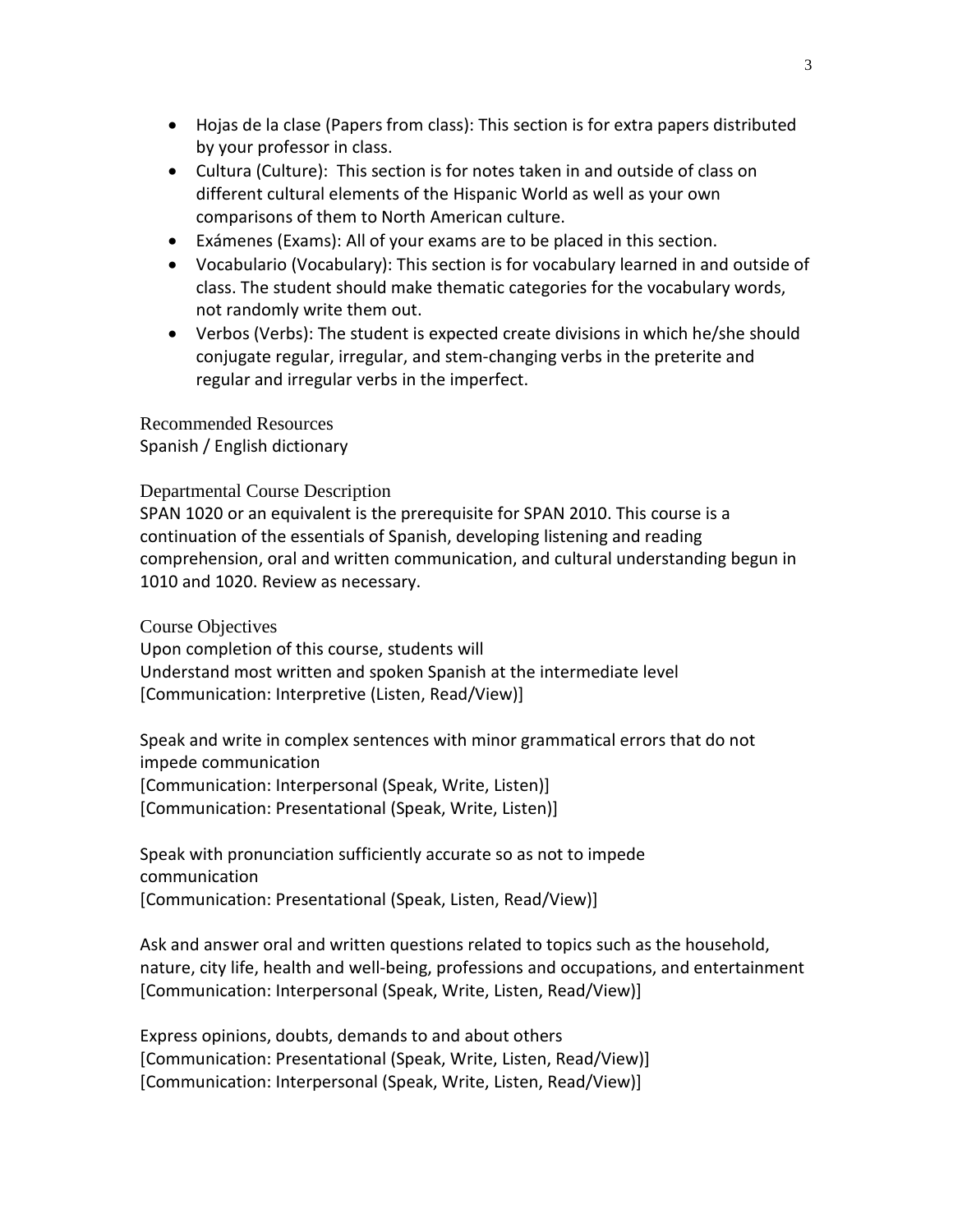Describe events in the future [Communication: Presentational (Speak, Write, Listen, Read/View)]

Begin to express themselves hypothetically [Communication: Presentational (Speak, Write, Listen, Read/View)] [Communication: Interpersonal (Speak, Write, Listen, Read/View)]

Converse at an intermediate level, observing courtesy requirements and social demands of the Hispanic culture [Communication: Interpersonal (Speak, Listen, Read/View)]

Understand the diverse culture of the Spanish-speaking world and describe some of its basic geographical facts.

[Cultures (Relating Cultural Products to Perspectives)]

## Course Requirements

A serious commitment to the study of Spanish is expected from each student. Students must promptly complete assignments **BEFORE** class. Punctuality and speaking Spanish in class are expected and required.

Please note that the classes are conducted entirely in Spanish.

## Methodology

The course is taught using the communicative approach. This means that we USE the Spanish studied by the students at home in meaningful, real-life contexts in the classroom. A variety of teaching techniques and formats are employed to optimize the students' use of Spanish in class, such as TPR (Total Physical Response), group work (involving conversations, role playing, and grammar and vocabulary exercises), audio and visual exercises, brief grammar reviews, cultural explanations, and assigned work from the online Website.

This is a Spanish language course. The professor and the students will speak only Spanish in class.

**Topics** 

A detailed listing of vocabulary and grammar topics can be found in the Schedule of Assignments at the end of this syllabus.

## Evaluation

The following grade criteria will be used to determine the final grades for this course: A: 90-100 B: 80-89 C: 70-79 D: 60-69 F: 59 and below

GRADING BREAKDOWN: The course grade will be determined as follows:

(3) Exams = 45%

(3) Participation = 12% Oral conversation = 5%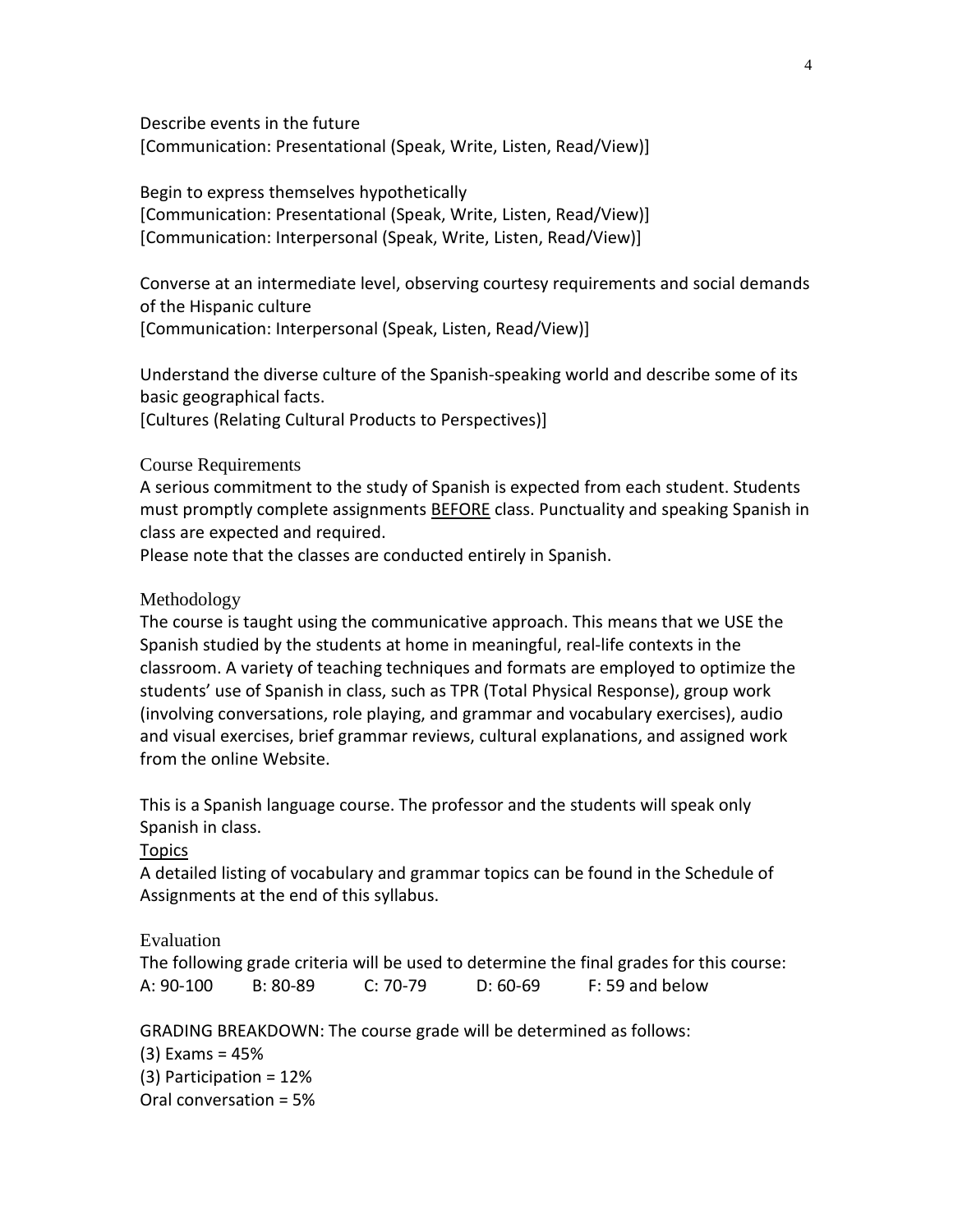WEB-SAM online exercises / other homework: 12% (2) Compositions = 6% Final exam = 20%

## Exams

Each 55-minute exam will cover all assigned material and will be given as indicated in the course calendar.

#### Participation

Each student is expected to participate actively in each class. Participation is evaluated on a daily basis and this grade, there are three (3), is given with each corrected exam. See explanation sheet on grading participation.

#### Oral Conversation

Conversations will be held in groups of two at the end of the semester as marked on the calendar. Each group will be aware of five possible scenarios from which one will be randomly chosen. After each conversation, the instructor may ask additional questions. Note: This is a conversation and should NOT be memorized.

### WEB-SAM online activities / Other homework

Your instructor will assign homework almost daily from the online WEB-SAM system. It is essential that students review, correct, and understand their mistakes; this process is an essential one when learning any subject. Students must complete the exercises in a timely manner, according to the attached class calendar.

## **There is a question box within the system for you to use. Students are encouraged to ask their questions or state their concerns within the feedback box in Web-SAM.**

It is best NOT to use Explorer, but rather Mozilla or another search engine.

The Lab Manual section of WEB-SAM is crucial because it offers the students listening and speaking exercises outside of the classroom. Students must complete the exercises in a timely manner, according to the attached class calendar. If the professor discovers that the student has recorded nothing on any recording exercise, s/he will receive a 0 for the assignment.

Students will receive a grade for the overall Work Book section of WEB-SAM activities and a separate grade for the Lab Manual section after each chapter. Students will receive full credit when scoring a 60 or above in each exercise.

Pop quizzes will be given at the instructor's discretion and calculated into this section of the grades.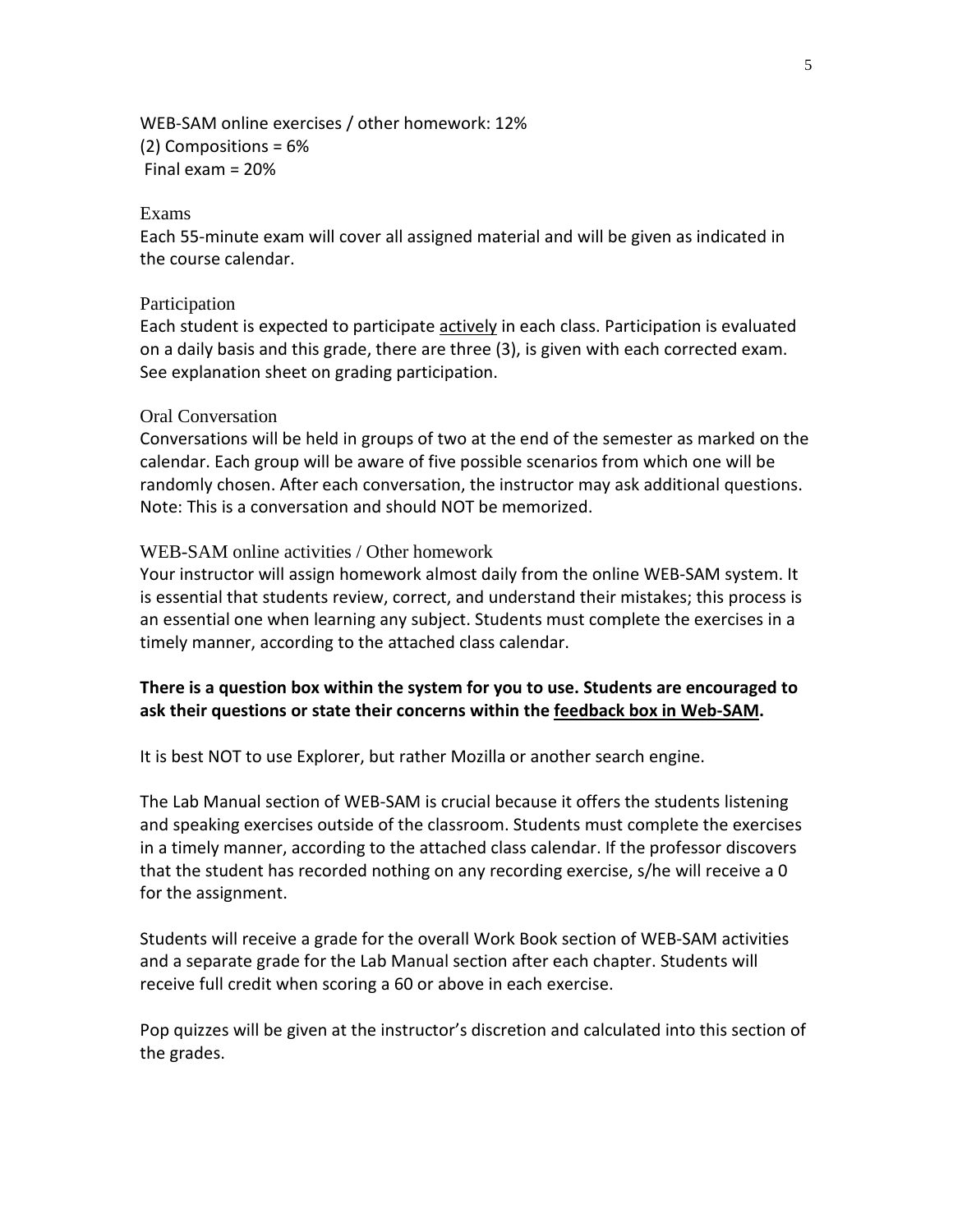### Compositions

Each composition—there are two (2) during the semester—must be submitted by the due date and typed (using a computer) and double-spaced. Students will know the topic at least one week in advance. If the level is clearly above the student's written capabilities, the student will not receive credit for the composition.

### Final exam

The final exam will cover all material learned during the semester and be given at its scheduled time during final exam week.

## Student Academic Misconduct Policy

Maintaining high standards of academic integrity in every class at Tennessee Tech is critical to the reputation of Tennessee Tech, its students, alumni, and the employers of Tennessee Tech graduates. The Student Academic Misconduct Policy describes the definitions of academic misconduct and policies and procedures for addressing Academic Misconduct at Tennessee Tech. For details, view the Tennessee Tech's Policy 217 – Student Academic Misconduct at [Policy Central.](https://tntech.policytech.com/dotNet/noAuth/login.aspx?ReturnUrl=%2fDefault.aspx%3fauto%3dfalse&auto=false&public=true)

#### Attendance

Attendance is mandatory in this course. While attendance will not be calculated into your grade this semester, it is still extremely important to attend class and complete your online assignments in a timely manner. Students will likely be successful if they regularly come prepared to class. The opposite is also true…

An excused absence is one that occurs due to illness, injury, or death in the student's immediate family. The student must verify these circumstances with official letters as soon as they return to class. No excuses will be accepted one week after the circumstance occurred.

Please note: If you are participating in any university-sponsored event in which you must be absent from class, an official letter from a Tech faculty or staff member must list these dates and be presented to the professor at the beginning of the semester. Disability Accommodation

Students with a disability requiring accommodations should contact the Office of Disability Services (ODS). An Accommodation Request (AR) should be completed as soon as possible, preferably by the end of the first week of the course. The ODS is located in the Roaden University Center, Room 112; phone 372-6119. For details, view the Tennessee Tech's [Policy](https://tntech.policytech.com/dotNet/noAuth/login.aspx?ReturnUrl=%2fDefault.aspx%3fauto%3dfalse&auto=false&public=true) 340 - Services for Students with Disabilities at Policy [Central.](https://tntech.policytech.com/dotNet/noAuth/login.aspx?ReturnUrl=%2fDefault.aspx%3fauto%3dfalse&auto=false&public=true)